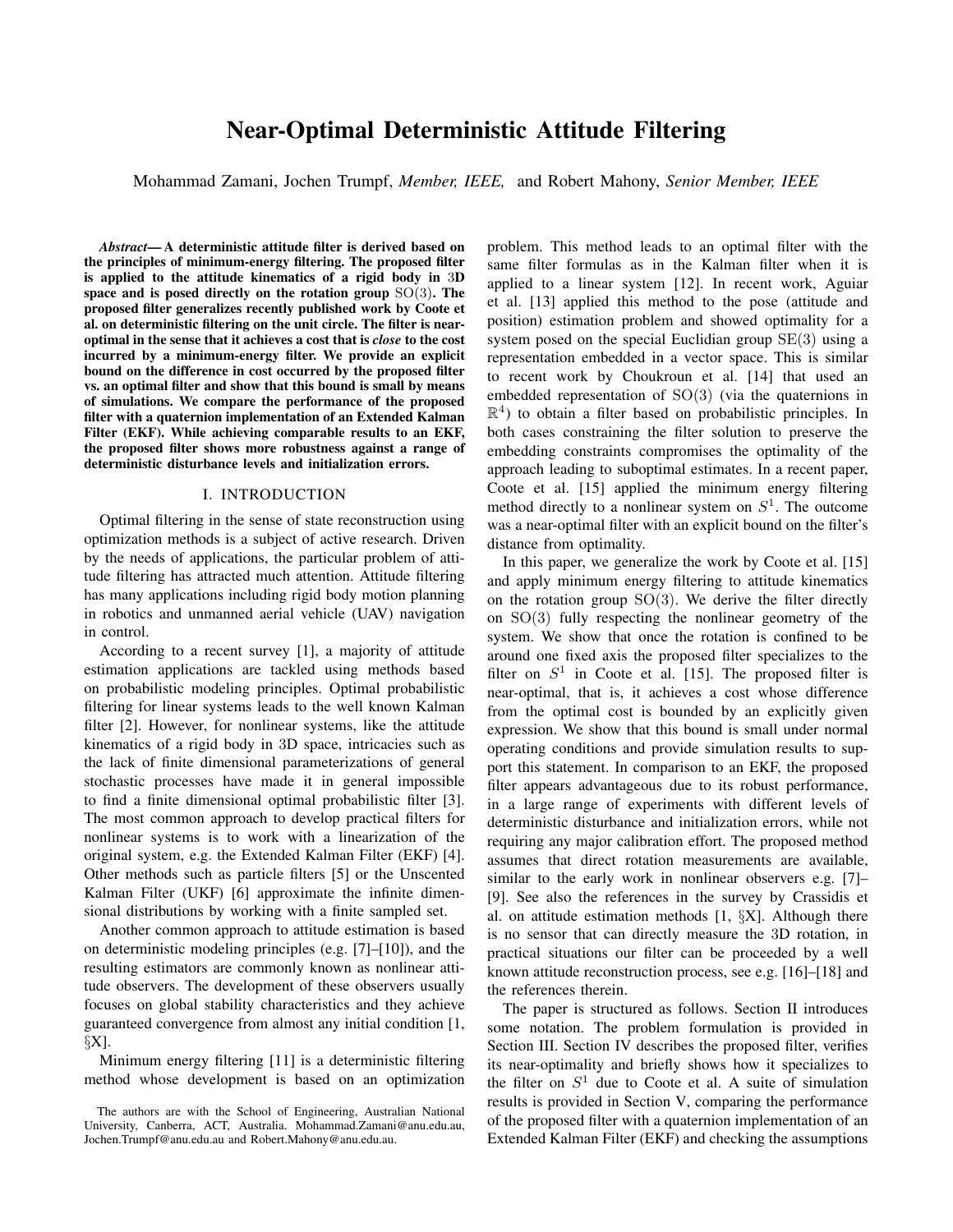we make. A short conclusion completes the paper. An extended version of this paper is currently under review for the IEEE Transactions on Automatic Control.

## II. NOTATION

The rotation group is denoted by  $SO(3)$ . The associated Lie algebra  $\mathfrak{so}(3)$  is the set of skew-symmetric matrices

$$
\mathfrak{so}(3) = \{ A \in \mathbb{R}^{3 \times 3} | A = -A^T \}.
$$

The Frobenius norm of a matrix  $X \in \mathbb{R}^{3 \times 3}$  is given by  $||X|| \coloneqq \sqrt{\text{trace}(X^T X)}$ . We define a cost  $\phi_{\Gamma} : SO(3) \longrightarrow$  $\mathbb R^+,$  by

$$
\phi_{\Gamma}(R) \coloneqq \text{trace}\left[ (R - I)^{T} \Gamma(R - I) \right],
$$

where  $\Gamma \in \mathbb{R}^{3 \times 3}$  is symmetric positive definite. Note that  $\phi_{\Gamma}(R)$  coincides with the squared Frobenius norm of  $\Gamma^{\frac{1}{2}}(R - I)$  and hence is positive. The projection operator  $\mathbb{P}: \mathbb{R}^{3\times 3} \longrightarrow$   $\mathfrak{so}(3)$  is defined by  $\mathbb{P}(M) := \frac{1}{2}$  $rac{1}{2}(M - M^T).$ 

## III. PROBLEM FORMULATION

Consider a system on SO(3)

$$
\begin{cases}\n\dot{R} = R(A + g\delta), \\
Y = R\epsilon\n\end{cases}
$$
\n(1)

where R, Y and  $\epsilon$  are SO(3) valued state, output and measurement disturbance signals, respectively. The signals A and  $\delta$  denote the measured angular velocity and the process disturbance, respectively, and take values in  $\mathfrak{so}(3)$ . The scalar q acts as a scaling for the disturbance signal  $\delta$ . Although scaling appears to be unnecessary given the arbitrary nature of  $\delta$ , it will turn out that q provides an important degree of freedom in determining the main results of this paper. We assume all signals to be deterministic functions of time. Additionally, we assume enough regularity so that unique maximal solutions exist. Note that these will automatically exist for all time since  $SO(3)$  is compact. The following cost function is considered.

$$
J_T = \frac{1}{4} \phi_{K_0^{-1}}(R(0)) + \int_0^T \left(\frac{1}{2} ||\delta||^2 + \frac{1}{4} \phi_I(\epsilon)\right) d\tau
$$
  
=  $\frac{1}{2} \int_0^T \left(\text{trace}[\delta^T \delta] + \text{trace}[I - \epsilon]\right) d\tau$   
+  $\frac{1}{4} \text{trace}\left[(R(0) - I)^T K_0^{-1}(R(0) - I)\right],$  (2)

in which  $K_0 \in \mathbb{R}^{3 \times 3}$  is symmetric positive definite. The cost  $J_T$  is a nonnegative measure of the uncertainties of system (1) during the estimation period  $[0, T]$ . The cost function (2) measures the magnitude of the deterministic disturbance associated with a given trajectory of the system. By minimizing over all disturbance that are compatible with the model and the observed output the resulting system trajectory yields the minimum energy estimate. The problem considered is to find a recursive filter that estimates the minimum-energy state denoted by  $R(T)$ , provided that all the past noisy state measurements  $Y|_{[0,T]}$  and all the past applied inputs  $A|_{[0,T]}$  are available to the filter.

#### IV. MAIN RESULTS

In this section we will discuss our solution to the problem sketched in the previous section. First we define a filter and then we show that this filter is a near-optimal solution to our filtering problem. Consider the filter

$$
\dot{\hat{R}} = \hat{R} \left( A - \mathbb{P} \left( K Y^T \hat{R} \right) \right), \tag{3a}
$$

$$
\dot{K} = \frac{1}{2}Q - \frac{1}{2}K(Y^T \hat{R} + \hat{R}^T Y)K + KA - AK,
$$
 (3b)

where  $\hat{R}(0) \coloneqq I_{3\times 3}$ ,  $K(0) \coloneqq K_0$ , and  $Q \in \mathbb{R}^{3\times 3}$  is symmetric positive definite.  $A$  and  $Y$  are defined by system (1). The filter in Equation (3) consists of two interconnected parts. Equation (3a) evolves on  $SO(3)$  and consists of a copy of system (1) plus an innovation term. The innovation term is a weighted distance between the (past) estimated signal and the noisy measured state signal projected on the tangent space. Note that  $Y^T \hat{R}$  encodes the distance between Y and  $\hat{R}$ on the group  $SO(3)$ . That is, starting from Y and following this distance we will reach  $\hat{R} = \tilde{Y}(Y^T \hat{R})$ . This distance can be interpreted in terms of a rotation angle between  $\hat{R}$  and Y. The weighting matrix K, dynamically generated by (3b), depends on estimates and measurements from the past. Equation (3b) is a time-varying Riccati differential equation. We briefly recall the following facts about the solutions of Riccati equations.

*Proposition 1:* Consider the time-varying matrix Riccati differential equation

$$
\dot{K} = Q(t) + KS(t)K + KF(t) + F(t)^T K, \qquad (4)
$$

with the initial condition  $K(0) = K_0$ , where S and F are continuous functions of time.

(i) [19, p. 175] If  $K_0 > 0$ , S is symmetric and Q is symmetric positive definite the solution stays symmetric positive definite for  $t > 0$  (as long as it exists).

(ii) If  $Q$  is symmetric positive semi-definite,  $S$  is symmetric negative semi-definite and  $K_0$  is symmetric positive semidefinite then (4) has a solution for all times  $t \geq 0$ . This solution is unique, symmetric and positive semi-definite. If  $K_0$  is positive definite then this solution is positive definite. We now state our main result.

*Theorem 1:* Consider the system (1) and the cost (2). Given some measurements  $Y_m(t)$  and their associated inputs  $A_m(t)$  for  $t \in [0, T]$ , assume that unique solutions  $\hat{R}(t)$  and  $K(t)$  to (3a) and (3b) exist on [0, T]. Assuming further that

$$
W(T) := \int_0^T \left( \text{trace} \frac{1}{4} \left[ \frac{1}{4} g^2 K^{-2} \left( (\hat{R}^T R)^2 - I \right) + K^{-1} Q K^{-1} \left( I - \hat{R}^T R \right) - \hat{R}^T Y_m K \left( \hat{R}^T R K^{-1} - K^{-1} \hat{R}^T R \right) \right] \right) d\tau,
$$
\n(5)

is nonnegative, the filter (3) yields a near-optimal estimate  $\hat{R}(T)$  of the state  $R(T)$  in the sense that  $J_T \leq J_T^* + W(T)$ , where  $J_T^*$  denotes the optimal value for the cost (2) and  $W(T)$  is the optimality gap.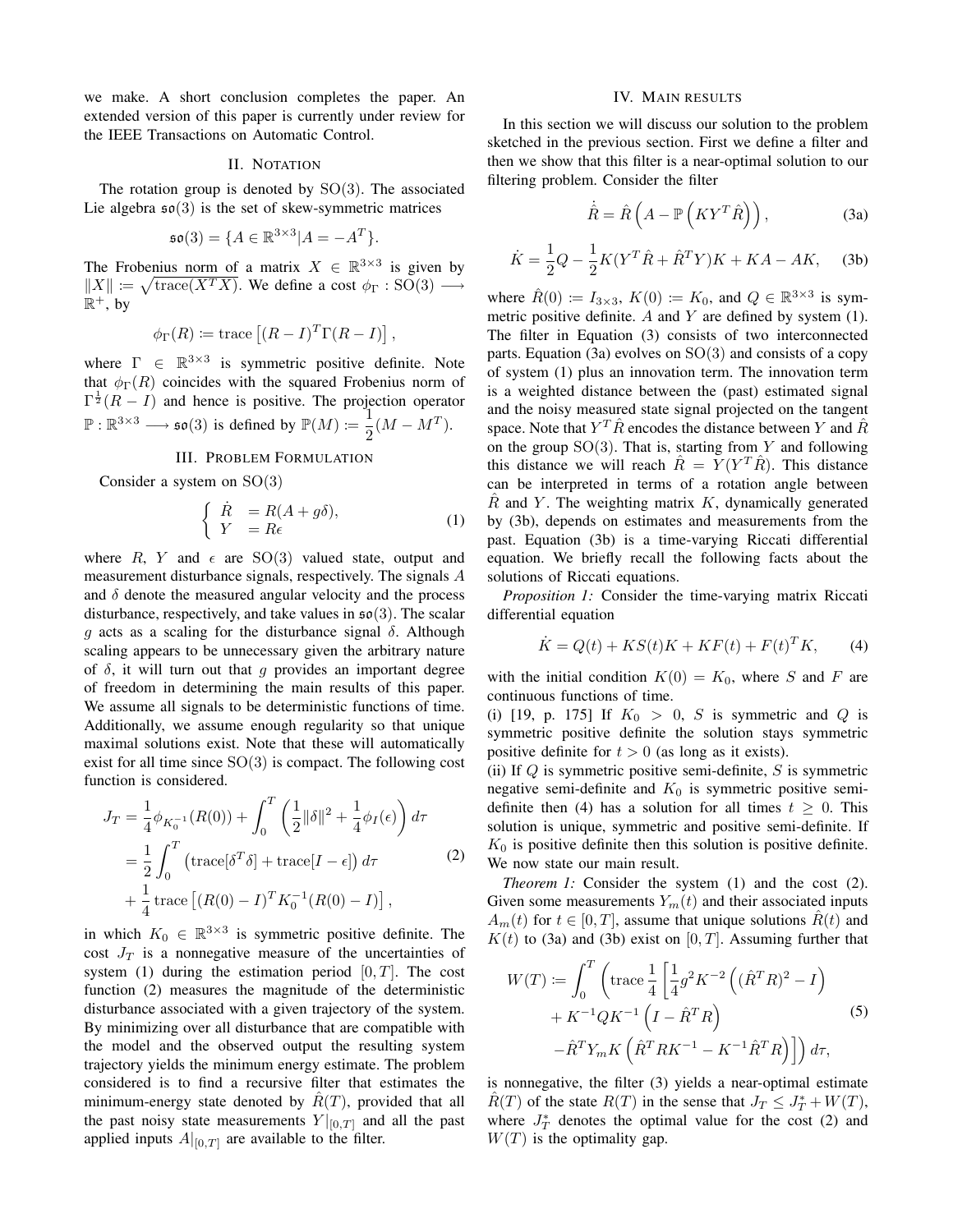*Proof:* Under the conditions listed in the theorem, a somewhat lengthy but not overly difficult calculation shows that

$$
J_T = \frac{1}{4} \operatorname{trace} \left[ (R(T) - \hat{R}(T)) K^{-1}(T) (R(T) - \hat{R}(T))^T \right] + \int_0^T \left( \frac{1}{2} \left\| \delta - \frac{1}{4} g (K^{-1} \hat{R}^T R - R^T \hat{R} K^{-1}) \right\|^2 \right. + \frac{1}{4} \phi_I (Y_m^T \hat{R}) \right) d\tau + W(T).
$$
 (6)

According to Proposition 1,  $K(T)$  is a positive definite matrix and hence its inverse  $K^{-1}(T)$  exists. This matrix is also positive definite and hence the first term on the right hand side of (6) is a squared matrix Frobenius norm and is positive. We assumed  $W(T)$  to be positive and hence the right hand side of Equation (6) consists of three positive terms. Therefore, the cost function  $J_T$  fulfills the inequality

$$
J_T \ge \int_0^T \left(\frac{1}{4}\phi_I(Y_m^T \hat{R})\right)d\tau.
$$
 (7)

Observe that the right hand side of Equation (7) is independent of any specific choice of the variables  $R(0)$ ,  $\delta|_{[0,T]}$ and  $\epsilon|_{[0,T]}$  and only depends on the measured data  $Y_m(.)$ and the filter signals. This implies that the right hand side of Equation (7) is a lower bound for  $J_T$ . Therefore the minimum of the cost  $J_T$  is reachable once equality holds in Equation (7). Equivalently, the cost function will be minimized if among all the possible values of  $R(0)$ ,  $\delta|_{[0,T]}$ and  $\epsilon|_{[0,T]}$  that together with  $Y_m(.)$  and  $A_m(.)$  fulfill the system equations (1), we choose a set that yields

$$
\begin{cases}\nR(T) &= \hat{R}(T), \\
\delta &= \frac{1}{4}g\left(K^{-1}\hat{R}^T R - R^T \hat{R} K^{-1}\right), \\
W(T) &= 0.\n\end{cases}
$$
\n(8)

We will show next that the first two conditions are achievable. However, we can not guarantee the third condition and hence only near-optimality will be concluded for this filter. Consequently, an optimality gap  $W(T) > 0$  remains by which the cost function can deviate from its optimal value during the estimation period.

Consider a trajectory  $R_h : [0, T] \longrightarrow SO(3)$  that is generated by

$$
\dot{R_h} = R_h \left( A_m + \frac{1}{4} g \left( R_h^T \hat{R} K^{-1} - K^{-1} \hat{R}^T R_h \right) \right) \tag{9}
$$

and is fixed by the final condition  $R_h(T) := \hat{R}(T)$ , where  $\hat{R}$ and  $K^{-1}$  are solutions of the proposed filter in Equation (3). It is straightforward to show that (9) has a unique initial state  $R_h(0)$  that produces the final condition  $R_h(T) = \hat{R}(T)$ . Also define a signal  $\epsilon_h : [0, T] \longrightarrow SO(3)$  by

$$
\epsilon_h := R_h^T Y_m,\tag{10}
$$

and a signal  $\delta_h : [0, T] \longrightarrow \mathfrak{so}(3)$  by

$$
\delta_h := \frac{1}{4} \left( R_h^T \hat{R} K^{-1} - K^{-1} \hat{R}^T R_h \right). \tag{11}
$$

Equations (9) and (10) show that  $R_h(0)$ ,  $\delta_h|_{[0,T]}$  and  $\epsilon_h|_{[0,T]}$ together with  $A_m(.)$  and  $Y_m(.)$  satisfy the system equations (1). Moreover, Equations (9) and (11) show that  $R_h$ is a trajectory of the system given in Equation (1). Hence,  $R = R<sub>h</sub>$  is the desired solution. Е

*Remark 1:* The previous theorem assumes that unique solutions exist for Equation (3) on  $[0, T]$ . However, it is not clear if (3b) will always admit a solution on this interval. This can potentially become problematic for  $(3a)$  since K appears in this equation as well. We know that according to Proposition 1, for Equation (3b) to have a unique solution the term  $(Y^T \hat{R} + \hat{R}^T Y)$  should be positive semi definite. This is the case if and only if the angle of rotation between Y and R is less than 90 degrees. However, this is not trivial to verify as  $\hat{R}$  also depends on K. Nevertheless, in Section V we will show that in all the cases we tested by simulation, the assumption that a unique  $K$  exists for all time holds true.

We also assume that  $W(T)$  is positive. This is certainly the case when we apply this filter to an  $S<sup>1</sup>$  system as our filter specializes to the work by Coote et al [15] and  $W(T)$ is then fourth order in the error. On  $SO(3)$ , by choosing  $Q = gI$  the first two terms in  $W(T)$  (5) yield a positive value that specializes to the Gap incurred in the  $S<sup>1</sup>$  case. The third term in  $W(T)$  is a curvature correction term that is zero in the  $S<sup>1</sup>$  case. In the general case, this term appears to evolve slowly and extensive simulation studies indicate that it is dominated by the first two terms.

*Remark 2:* Note that importance of Theorem 1 lies in providing a bound  $W(T)$  for evaluating the performance of the filter against an optimal filter. Additionally, this bound is numerically quantifiable and is formulated in Equation (5). More importantly  $W(T)$  is usually small. We demonstrate this later in Section V as well.

# *A. Filtering on* S 1

Once the system (1) is confined to only involve rotations around a fixed axis, for example the  $z$  axis, it can be easily shown that the filter proposed in this paper coincides with the near-optimal filter on  $S<sup>1</sup>$  due to Coote et al [15]. A rotation of  $\theta$  radians around the z axis can be parameterized as

$$
R = \begin{bmatrix} \cos(\theta) & -\sin(\theta) & 0\\ \sin(\theta) & \cos(\theta) & 0\\ 0 & 0 & 1 \end{bmatrix}.
$$
 (12)

Similarly we model the output and the measurement disturbance that are rotations of y and  $\epsilon$  radians around the z axis, respectively. An angular velocity perpendicular to the plane of the rotation  $R$  and of  $w$  radians per time unit can be parameterized as

$$
A = \begin{bmatrix} 0 & -w & 0 \\ w & 0 & 0 \\ 0 & 0 & 0 \end{bmatrix}.
$$
 (13)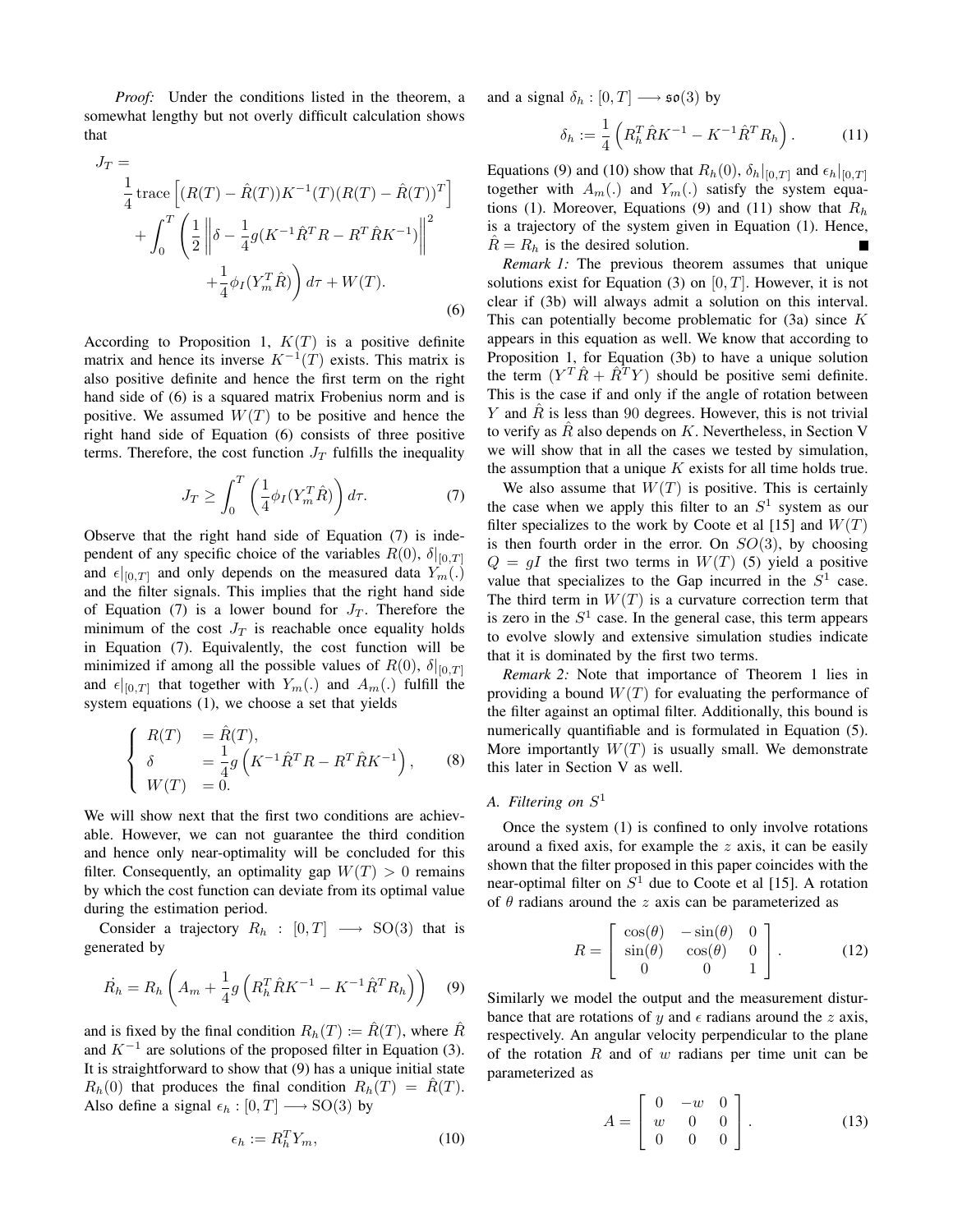Similarly we model the process disturbance that is an angular velocity perpendicular to the plane of the rotation R of  $\delta$  radians per time unit. Substituting these parameterized matrices into Equation (1) yields

$$
\begin{cases}\n\dot{\theta} = w + g\delta, \\
y = \theta + \epsilon.\n\end{cases}
$$
\n(14)

This is precisely the system on  $S^1$  that Coote et al. [15] considered. Substituting in the cost given in Equation (2) and defining  $K_0^{-1}$  as

$$
K_0^{-1} = \begin{bmatrix} k_0^{-1} & 0 & 0\\ 0 & k_0^{-1} & 0\\ 0 & 0 & h_0^{-1} \end{bmatrix}
$$
 (15)

yields

$$
J_T = k_0^{-1} (1 - \cos(\theta_0)) + \int_0^T \left( |\delta|^2 + (1 - \cos(\epsilon)) \right) d\tau.
$$
\n(16)

This the cost used in Coote et al  $[15]$ . We choose  $Q$  to be a multiple of the identity,  $Q = gI$ , and substitute parameterizations similar to the ones above into the filter equations (3). This yields

$$
\begin{cases}\n\dot{\hat{\theta}} = w + k \sin(y - \hat{\theta}) \\
\dot{k} = \frac{1}{2}g^2 - k^2 \cos(y - \hat{\theta}) \\
\dot{h} = \frac{1}{2}g^2 - h^2,\n\end{cases}
$$
\n(17)

in harmony with the work by Coote et al [15]. Hence the proposed filter is a generalization of the filter introduced by Coote et al. Note that there is an extra equation (the third line in Equation (17)) that does not affect the other equations as far as it has a solution.

### V. SIMULATIONS

In this section the performance of the proposed filter as well as the validity of its assumptions are demonstrated by a suite of simulation results.

## *A. Comparison to EKF*

The proposed filter's performance is compared with a quaternion based implementation of the commonly applied Extended Kalman Filter (EKF). The process disturbance  $\delta$ is generated in form of a skew symmetric matrix and the disturbance contaminated input is fed to both the EKF (after conversion to a quaternion) and the proposed filter. Note that we have adopted the concept that although the system on SO(3) works with an exact input  $\Omega$ , the filter's measurement of  $\Omega$  is noisy, that is  $A = \Omega - g\delta$ . The measurement disturbance  $\epsilon$  is generated on an  $\mathbb{R}^3$  vector and is transformed via the exponential map to a rotation and a quaternion, respectively, for the proposed filter and the EKF. The simulation step size is 0.001 time units and the stop time is at 30 time units. The angular velocity inputs  $\Omega(t)$  considered are continuous skew symmetric matrices (18). Two cases are considered, firstly a periodically varying velocity and secondly a constant velocity. Counter-intuitively the constant angular velocity is actually more challenging for the filter since it generates system trajectories that "wrap around" the rotation group, exploring the full nonlinear nature and the global topology of  $SO(3)$ , whereas the periodic velocity leads to trajectories that are confined to a local neighborhood in  $SO(3)$ .

$$
\Omega_1 = \begin{bmatrix} 0 & -\cos(t) & 0 \\ \cos(t) & 0 & -3\sin(5t) \\ -0 & 3\sin(5t) & 0 \end{bmatrix},
$$
  
\n
$$
\Omega_2 = \begin{bmatrix} 0 & -1 & 4 \\ 1 & 0 & -3 \\ -4 & 3 & 0 \end{bmatrix}.
$$
 (18)

The initial state distribution considered is an exponential map of a normally distributed noise (with standard deviation of  $\frac{\pi}{2}$ ) generated on the skew symmetric matrices. Note that this corresponds to potentially very large initialization errors.

The matrices  $Q$  and  $K(0)$  are the only tuning parameters of the proposed filter and for the sake of simplicity they are fixed to  $Q = I$  and  $K(0) = 10I$  for all the simulation runs. As for tuning the EKF, we have tried to find a feasible set of filter parameters for every combination of input/noise levels in advance.

We have tested the two filters in five different treatments (choice of noise/input parameters), listed in Table I, with 40 repeats in each treatment. The angle of rotation between the true system trajectory  $R$  and the estimate  $\hat{R}$  forms the basis of our comparison. The histogram in Figure 1 depicts the

#### TABLE I

This table presents five different simulation treatments based on two different angular velocity inputs (18) with two or three combinations of noise levels associated with each input. We have done simulations with 40 repeats in each treatment. The measurement noise  $\epsilon$  is the dominant noise affecting the filters directly. Different levels of process noise  $\delta$  are also

considered for completeness.

|             | Input = $\Omega_1$                     |                                       |
|-------------|----------------------------------------|---------------------------------------|
| Parameters  | $\log(\epsilon)$                       | $q\delta$                             |
| Treatment 1 | $\sim \mathcal{N}(0, \frac{\pi}{15})$  | $\sim \mathcal{N}(0, \frac{\pi}{22})$ |
| Treatment 2 | $\sim \mathcal{N}(0, \frac{\pi}{7})$   | $\sim \mathcal{N}(0, \frac{\pi}{2})$  |
|             | Input = $\Omega_2$                     |                                       |
| Treatment 3 | $\sim \mathcal{N}(0, \frac{\pi}{300})$ | $\sim \mathcal{N}(0, \frac{\pi}{30})$ |
| Treatment 4 | $\sim \mathcal{N}(0, \frac{\pi}{100})$ | $\sim \mathcal{N}(0, \frac{\pi}{50})$ |
| Treatment 5 | $\sim \mathcal{N}(0, \frac{\pi}{13})$  | $\sim \mathcal{N}(0, \frac{\pi}{20})$ |

performance of the filters in terms of the tracking error obtained over all filtering steps for every repeat in the five treatments explained in Table I. Since both filters have the same starting point this histogram is indicative for both estimation speed and precision. The observed tracking error data has a mean, mode and standard deviation of (0.041,0.007,0.117) in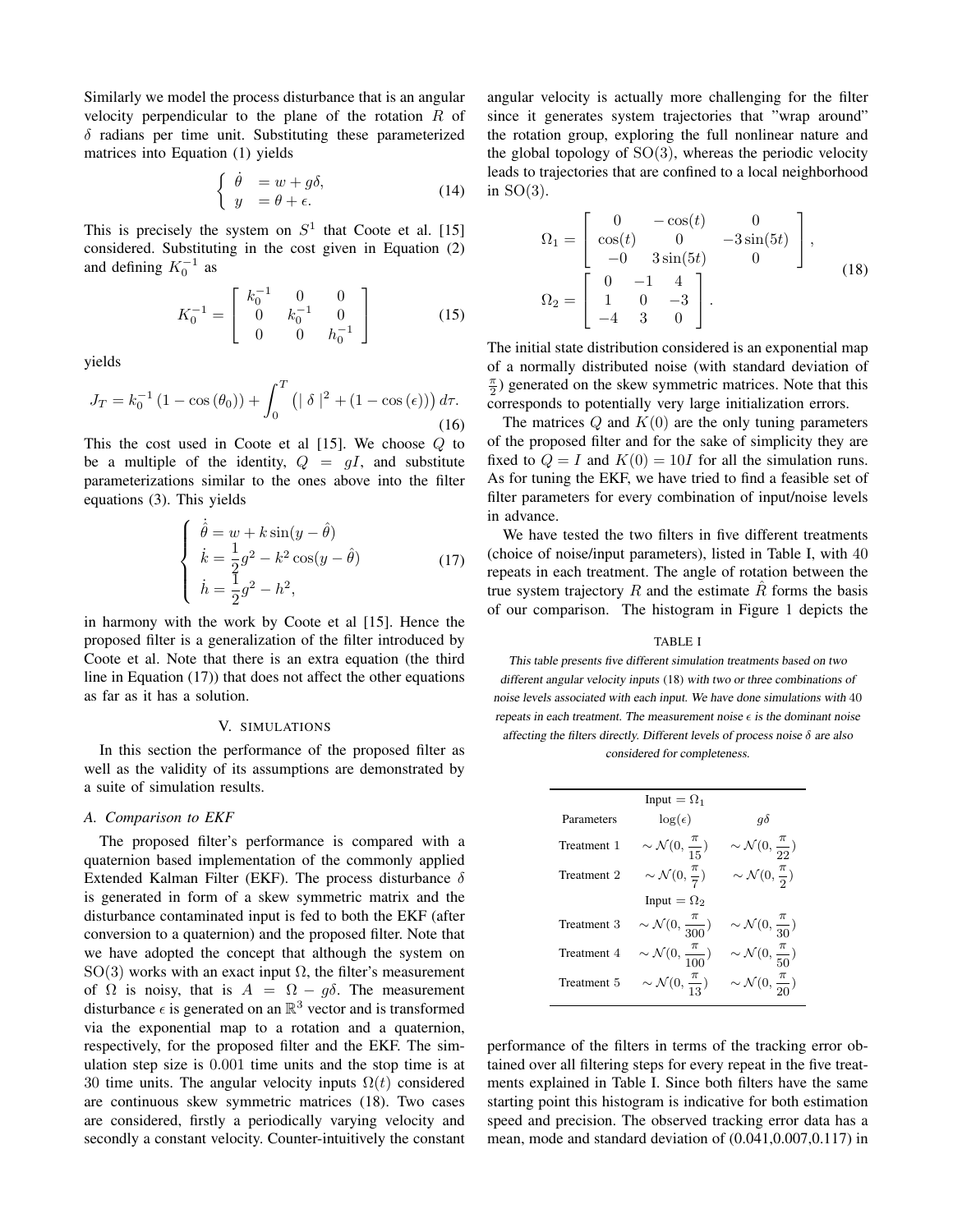

Fig. 1. Histogram of the two filters' angle of rotation tracking errors over all the simulation data. Note that angles greater than 0.2 radians are accumulated at 0.2 radians.



Fig. 2. The rotation angle tracking performance of the proposed filter and the EKF in a typical situation that the EKF performs badly. Note that the figure is zoomed to a neighborhood around an angle of  $\pi$  radians.

the proposed filter as opposed to  $(0.096, 0.000042, 0.27)$  in the EKF. These results indicate that the proposed filter achieves comparable or even slightly better estimates compared to the EKF in terms of consistency and repeatability of results. Moreover, the proposed filter demands less effort for the tuning process. Specifically, the lower mean and standard deviation associated with the proposed filter's tracking error indicate more robustness to the uncertainties of the system. The mode observed in the implemented EKF indicates that the EKF performs well in most of the situations where it is well tuned. However, in practice detailed knowledge of system noise processes is rarely available and tuning EKFs is known to be a challenging problem requiring a range of techniques [4, p. 204]. In particular, Figure 2 shows a typical situation where the implemented EKF fails. Here, the rotation angle of the true state  $R$ , that is shown in blue, is mainly oscillating in a small neighborhood close to  $\pi$ . Recall that the filters are initialized with  $R(0) := I$  that corresponds to an angle of 0 radians. In this situation, measurements Y with angles greater than  $\pi$  radians "wrap around" SO(3) in the sense that an angle of  $\pi + \theta$  radians is the same as the



Fig. 3. Evolution of the smallest eigenvalue of  $K$  in time.

angle of  $-\pi + \theta$  radians. The EKF, since it is based on a linearization, hence encounters an ambiguity as to which is the right "direction" to correct the estimate. It might be possible - by modifying the EKF - to tackle this ambiguity if the axis of rotation was constant. However, our simulation results tell us that this is not always the case. On the other hand the proposed filter, whose rotation angle estimates are shown in blue, is posed directly on  $SO(3)$  and can correctly judge the nonlinear trend in the state and the measurements.

## *B. Results on Remark 1*

In Remark 1 we discussed the assumptions we made in Theorem 1. Although there was no formal guarantee provided for when these assumptions hold, here we study their validity by means of simulations.

*1) Simulation results on the existence of solutions:* Figure 3 shows the evolution for the statistics of  $K$  against time. We observe that the minimal eigenvalue of  $K$  is positive in all the situations tested.

*2) Simulation results on the smallness and positivity of*  $W(T)$ : Remark 1 stated that  $W(T)$  is a small positive quantity. Positivity is crucial in order for Theorem 1 to apply. From simulations we have observed that, relatively,  $W(T)$ has a small positive value for a majority of the simulation runs listed in Table I. However, our results indicate that negative values for  $W(T)$  also occur in some rare instances in each treatment. By increasing  $Q$  the number of situations where  $W(T)$  has a negative value will be reduced and indeed will be eliminated for large enough Q. Such a choice will of course compromise the tracking performance of the filter. For example, Figure 4 shows the statistics of  $W(T)$  over all simulations listed in Table I where  $Q = 5I$ . These results are organized in two different graphs according to the two inputs considered  $(18)$ . With this choice of  $Q$  the negative instances for  $W(T)$  occur only in treatments where the constant input  $\Omega_2$  is applied. By choosing Q even larger ( $Q = 10I$ ), it was observed that  $W(T)$  was always positive. To further see that  $W(T)$  is only a small gap (recall that  $W(T)$  denotes an upper bound on the difference between the cost the proposed filter achieves and the optimal cost) Figure 5 shows the cost